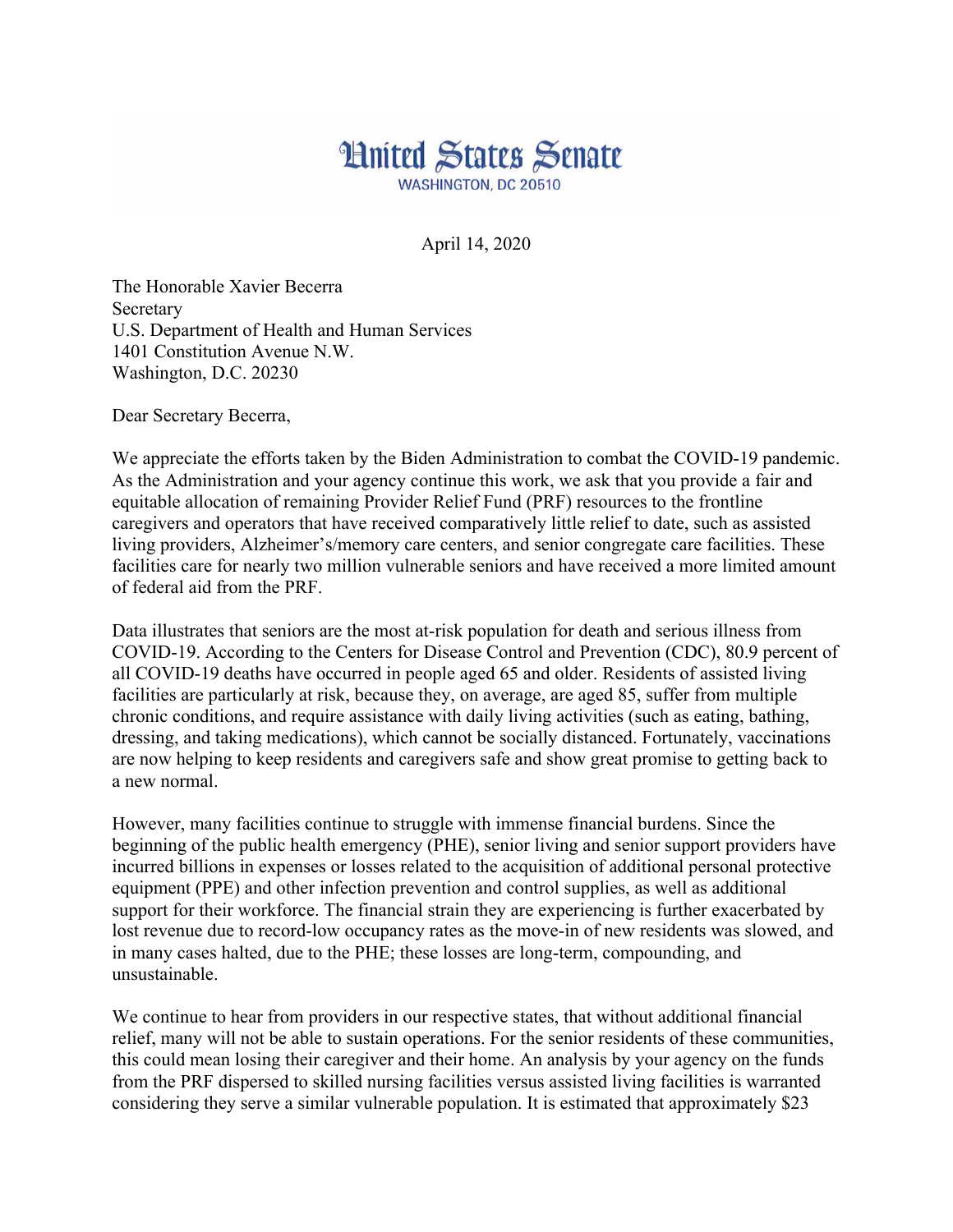billion remains in the PRF and a proportional allocation of funds to these senior care facilities would signal that this Administration remains dedicated to helping our nation's seniors and their families.

We will work with you to ensure that these essential facilities that serve our nation's most vulnerable population receive the resources they need to continue to protect their residents and staff. Immediate targeted financial relief that equitably provides resources to these caregivers as other comparable long-term care providers is necessary. These resources will help offset the continued expenses for PPE, staffing, infection prevention and control, vaccine administration, and testing.

Thank you for your prompt attention to this matter.

Sincerely,

U.S. Senator U.S. Senator

 $/\mathrm{s}/\mathrm{s}/\mathrm{s}$ Dianne Feinstein Tina Smith U.S. Senator U.S. Senator

 $/\mathrm{s}/\mathrm{s}/\mathrm{s}$ 

 $/\mathrm{s}/\mathrm{s}/\mathrm{s}$ Roger Marshall, M.D. James Lankford U.S. Senator U.S. Senator

/s/ /s/ U.S. Senator U.S. Senator

 $/\mathrm{s}/\mathrm{s}/\mathrm{s}$ Deb Fischer Mark Kelly

 $/\mathrm{s}/\mathrm{s}/\mathrm{s}$ Jerry Moran Jon Tester U.S. Senator U.S. Senator

Seven M Collins

Kyrsten Sinema Susan M. Collins

Tim Scott Michael Bennet U.S. Senator U.S. Senator

Steve Daines Chris Van Hollen

U.S. Senator U.S. Senator